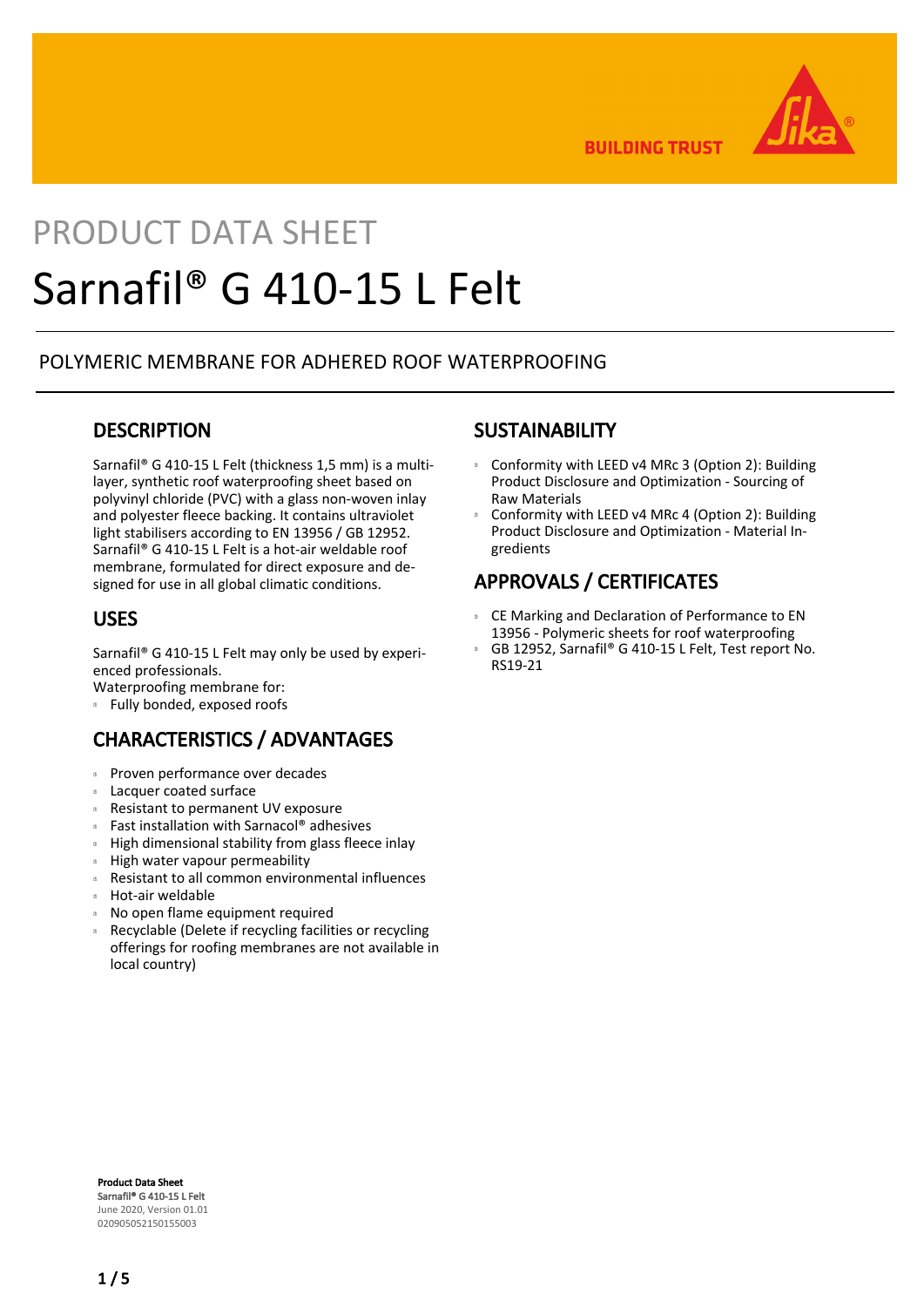# PRODUCT INFORMATION

| Composition                      | Polyvinyl Chloride (PVC)                                                                                                                                                                                                                                                                                                               |                       |               |
|----------------------------------|----------------------------------------------------------------------------------------------------------------------------------------------------------------------------------------------------------------------------------------------------------------------------------------------------------------------------------------|-----------------------|---------------|
| Packaging                        | Standard rolls are wrapped individually in a blue PE-foil.                                                                                                                                                                                                                                                                             |                       |               |
|                                  | Roll size                                                                                                                                                                                                                                                                                                                              | see price list        |               |
|                                  | Length                                                                                                                                                                                                                                                                                                                                 | 20,00 m               |               |
|                                  | Width                                                                                                                                                                                                                                                                                                                                  | $2,00 \, \text{m}$    |               |
|                                  | Weight                                                                                                                                                                                                                                                                                                                                 | 86,00 kg              |               |
|                                  | Refer to current price list for packaging variations.                                                                                                                                                                                                                                                                                  |                       |               |
| Appearance / Colour              | Surface                                                                                                                                                                                                                                                                                                                                | matt                  |               |
|                                  | Colours                                                                                                                                                                                                                                                                                                                                |                       |               |
|                                  | <b>Top Surface</b>                                                                                                                                                                                                                                                                                                                     | white                 |               |
|                                  | <b>Bottom surface</b>                                                                                                                                                                                                                                                                                                                  | dark grey             |               |
|                                  | Top surface colour available in other colours subject to minimum order<br>quantities.                                                                                                                                                                                                                                                  |                       |               |
| <b>Shelf life</b>                | 5 years from date of production.                                                                                                                                                                                                                                                                                                       |                       |               |
| <b>Storage conditions</b>        | Product must be stored in original unopened and undamaged packaging in<br>dry conditions and temperatures between +5 °C and +30 °C. Store in a ho-<br>rizontal position. Do not stack pallets of the rolls on top of each other, or<br>under pallets of any other materials during transport or storage. Always<br>refer to packaging. |                       |               |
| <b>Product Declaration</b>       | EN 13956 - Polymeric sheets for roof waterproofing<br>GB 12952 - Type GL                                                                                                                                                                                                                                                               |                       |               |
| <b>Visible Defects</b>           | Pass                                                                                                                                                                                                                                                                                                                                   |                       | (EN 1850-2)   |
| Length                           | 15,00 m (-0 / +5 %)                                                                                                                                                                                                                                                                                                                    |                       | (EN 1848-2)   |
| Width                            | $2,00 \text{ m } (-0.5 / +1 \%)$                                                                                                                                                                                                                                                                                                       |                       | (EN 1848-2)   |
| <b>Effective Thickness</b>       | 1,5 mm (-5 / +10 %)                                                                                                                                                                                                                                                                                                                    |                       | (EN 1849-2)   |
| <b>Overall Thickness</b>         | 1,5 mm (-5 / +10 %)                                                                                                                                                                                                                                                                                                                    |                       | (GB 12952)    |
| <b>Straightness</b>              | $\leq 30$ mm                                                                                                                                                                                                                                                                                                                           |                       | (EN 1848-2)   |
| <b>Flatness</b>                  | $\leq 10$ mm                                                                                                                                                                                                                                                                                                                           |                       | (EN 1848-2)   |
| Mass per unit area               | 2,15 kg/m <sup>2</sup> (-5 / +10 %)                                                                                                                                                                                                                                                                                                    |                       | (EN 1849-2)   |
| <b>TECHNICAL INFORMATION</b>     |                                                                                                                                                                                                                                                                                                                                        |                       |               |
| <b>Resistance to Impact</b>      | hard substrate                                                                                                                                                                                                                                                                                                                         | $\geq 700$ mm         | (EN 12691)    |
|                                  | soft substrate                                                                                                                                                                                                                                                                                                                         | $\geq 1300$ mm        |               |
|                                  | watertight                                                                                                                                                                                                                                                                                                                             |                       | (GB/T20624.2) |
| <b>Hail Resistance</b>           | rigid substrate                                                                                                                                                                                                                                                                                                                        | $\geq 17 \text{ m/s}$ | (EN 13583)    |
|                                  | flexible substrate                                                                                                                                                                                                                                                                                                                     | $\geq 25 \text{ m/s}$ |               |
| <b>Resistance to Static Load</b> | soft substrate                                                                                                                                                                                                                                                                                                                         | $\geq 20$ kg          | (EN 12730)    |
|                                  | rigid substrate                                                                                                                                                                                                                                                                                                                        | $\geq 20$ kg          |               |
|                                  | watertight                                                                                                                                                                                                                                                                                                                             |                       | (GB/T328.25)  |
| Tensile strength                 | longitudinal (md) <sup>1)</sup>                                                                                                                                                                                                                                                                                                        | ≥ 650 N/50 mm         | (EN 12311-2)  |
|                                  | transversal (cmd) <sup>2)</sup>                                                                                                                                                                                                                                                                                                        | ≥ 650 N/50 mm         |               |
|                                  |                                                                                                                                                                                                                                                                                                                                        |                       |               |

#### ≥ 120 N/cm (GB/T328.9)

 $1)$  md = machine direction

 $2)$  cmd = cross machine direction

Product Data Sheet Sarnafil® G 410-15 L Felt June 2020, Version 01.01 020905052150155003



**BUILDING TRUST**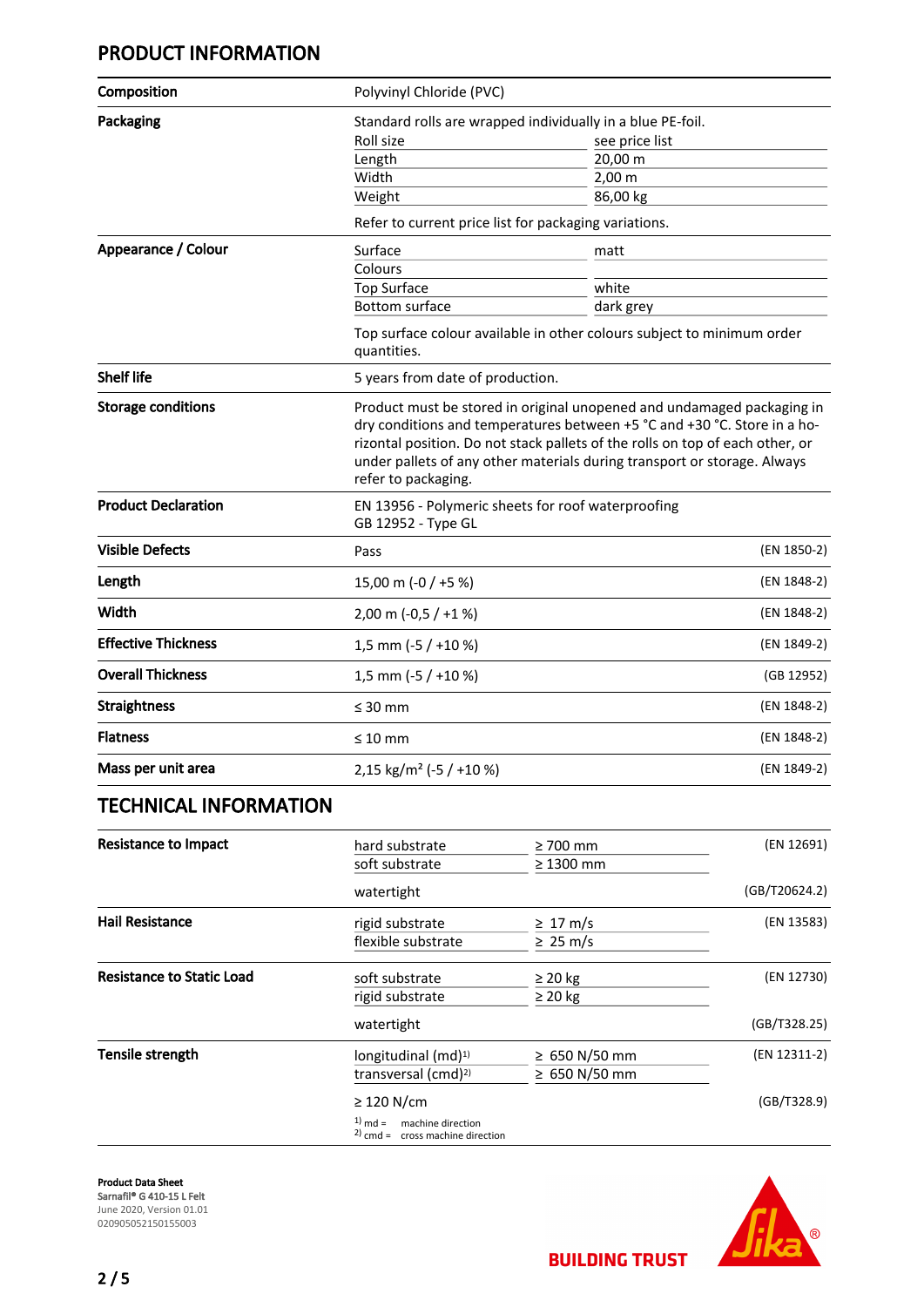| (GB/T328.9)                                               |  |
|-----------------------------------------------------------|--|
|                                                           |  |
|                                                           |  |
| (EN 1107-2)                                               |  |
|                                                           |  |
| (GB/T328.13)                                              |  |
|                                                           |  |
| (GB/T328.19)                                              |  |
| (EN 12316-2)                                              |  |
| (GB/T328.21)                                              |  |
| (EN 12317-2)                                              |  |
| (EN 495-5)                                                |  |
| (GB/T328.15)                                              |  |
| (EN ISO 11925-2, classification to EN 13501-1)<br>Class E |  |
| (GB 8624 / EN 13501-1)                                    |  |
| (GB 12952)                                                |  |
|                                                           |  |
|                                                           |  |
| (GB/T18244)                                               |  |
|                                                           |  |
|                                                           |  |
| (EN 1297)                                                 |  |
|                                                           |  |
| (GB/T18244)                                               |  |
|                                                           |  |
|                                                           |  |
| (EN 1931)                                                 |  |
| (GB 12952)                                                |  |
|                                                           |  |
| (EN 1928)                                                 |  |
| (GB/T328.10)                                              |  |
| (GJB 2502.2)                                              |  |
| (ASTM E 1980)                                             |  |
|                                                           |  |

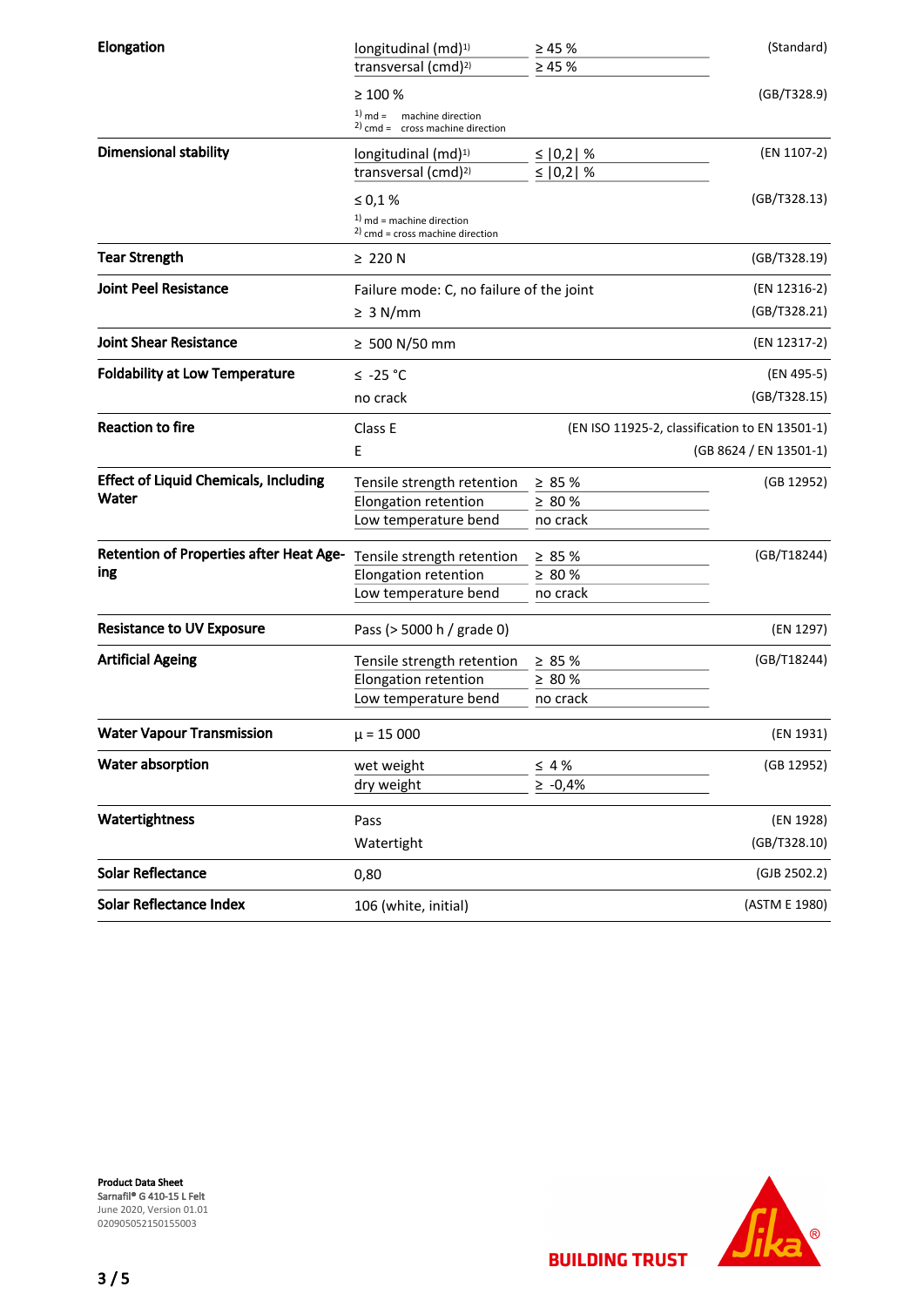| <b>System Structure</b> | The following products must be considered for use depending on roof<br>design:<br>Sarnafil <sup>®</sup> G 410-12 L sheet for detailing<br>Sarnafil <sup>®</sup> Metal Sheet PVC<br>Sarnabar® or S-U Bar<br>Sarna Seam Cleaner<br>Sarnacol <sup>®</sup> 2170 / 2142 / 2152 Adhesive<br>Sarna Cleaner<br><b>Ancillary Products:</b><br>Prefabricated parts, roof drains, scuppers, walkway pad, decor profiles,<br>protection sheets. |
|-------------------------|-------------------------------------------------------------------------------------------------------------------------------------------------------------------------------------------------------------------------------------------------------------------------------------------------------------------------------------------------------------------------------------------------------------------------------------|
| Compatibility           | Not compatible in direct contact with bitumen, tar, fat, oil, solvent con-<br>taining materials and other plastic materials, e.g. expanded polystyrene<br>(EPS), extruded polystyrene (XPS), polyurethane (PUR), polyisocyanurate<br>(PIR) or phenolic foam (PF). These materials could adversely affect the<br>product properties.                                                                                                 |

## APPLICATION INFORMATION

| <b>Ambient Air Temperature</b> | -20 °C min. / +60 °C max.   |
|--------------------------------|-----------------------------|
| <b>Substrate Temperature</b>   | $-30$ °C min. / +60 °C max. |

# APPLICATION INSTRUCTIONS

#### EQUIPMENT

#### Hot welding overlap seams

Electric hot air welding equipment, such as hand held manual hot air welding equipment and pressure rollers or automatic hot air welding machines with controlled hot air temperature capability of a minimum +600 °C.

- Recommended type of equipment:
- Manual: Leister Triac
- Semi-automatic: Leister Triac Drive
- Automatic: Sarnamatic 681/ Leister Varimat

#### SUBSTRATE QUALITY

The substrate surface must be uniform, smooth and free of any sharp protrusions or burrs, etc. Sarnafil® G 410-15 L Felt must be separated from any incompatible substrates / materials by an effective separation layer to prevent accelerated ageing. The supporting layer must be compatible to the membrane, solvent resistant, clean, dry and free of grease and dust. Metal sheets must be degreased with Sarna Cleaner before adhesive is applied.

#### APPLICATION

#### Installation procedure

Strictly follow installation procedures as defined in method statements, application manuals and working instructions which must always be adjusted to the actual site conditions.

#### Fully bonded roof surfaces and detailing

The roof waterproofing membrane is bonded to the substrate using a Sarnacol® adhesive. The type of adhesive is selected based on the type and slope of sub-

Product Data Sheet Sarnafil® G 410-15 L Felt June 2020, Version 01.01 020905052150155003

strate. Refer to the individual Sarnacol® adhesive Product Data Sheet.

#### Hot welding method

Overlap seams must be welded by electric hot welding equipment. Welding parameters including temperature, machine speed, air flow, pressure and machine settings must be evaluated, adapted and checked on site according to the type of equipment and the climatic conditions prior to welding.

#### Testing overlap seams

The seams must be mechanically tested with screw driver (rounded edges) to ensure the integrity/completion of the weld. Any imperfections must be rectified by hot air welding.

# FURTHER INFORMATION

Installation

Application Manual

# IMPORTANT CONSIDERATIONS

Installation work must only be carried out by Sika® trained and approved contractors, experienced in this type of application.

- Ensure Sarnafil® G 410-15 L Felt is prevented from direct contact with incompatible materials (refer to compatibility section). Œ
- The use of Sarnafil® G 410-15 L Felt membrane is limited to geographical locations with average monthly minimum temperatures of - 50 °C. Permanent ambient temperature during use is limited to + 50°C. Œ
- The use of some ancillary products such as adhesives, cleaners and solvents is limited to temperatures above + 5 °C. Observe temperature limitations in the appropriate Product Data Sheets. Œ
- Special measures may be compulsory for installation



**BUILDING TRUST**